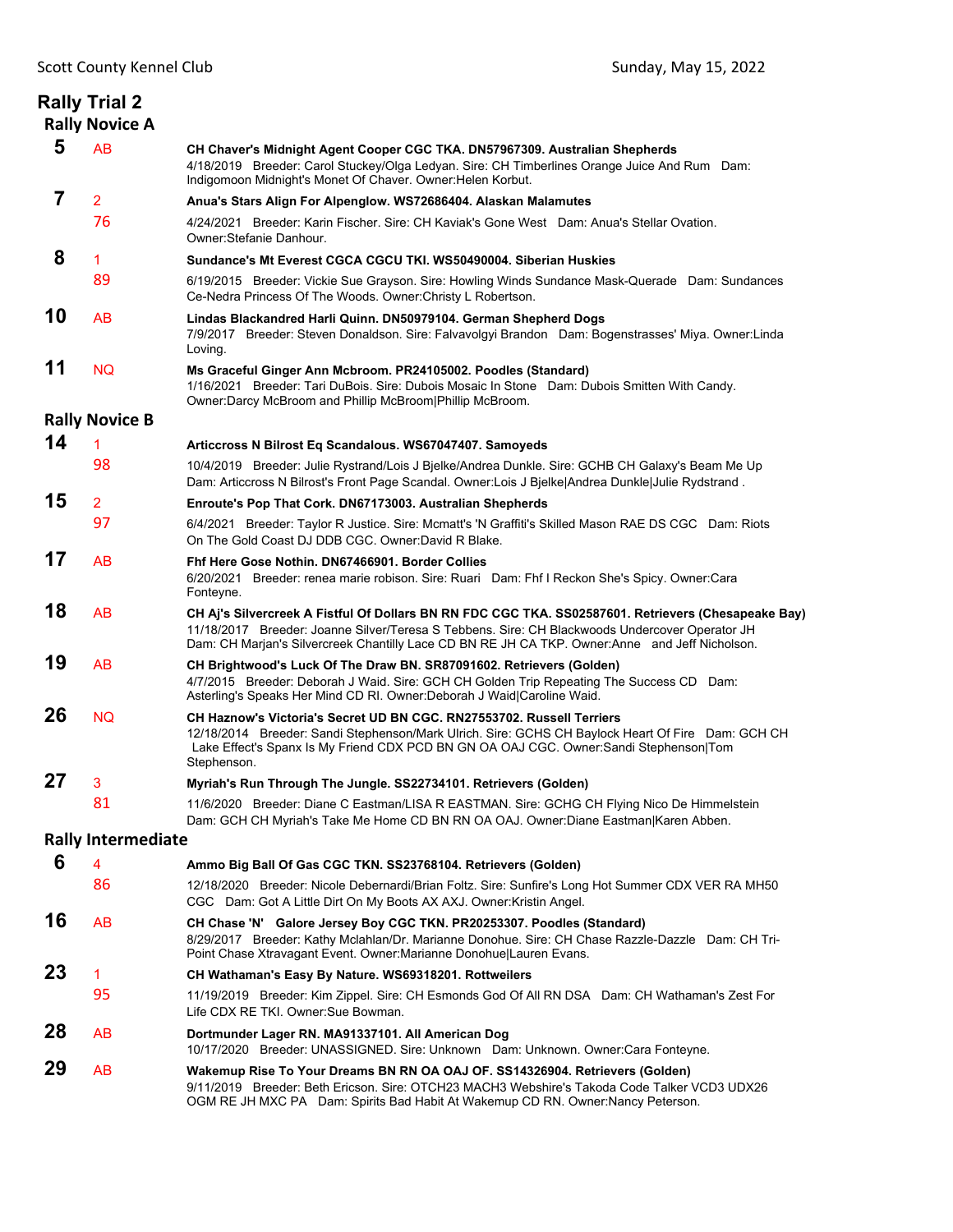| 30 | $\overline{2}$           | Taga's Calamity's Silver Lining RN CGC TKI ATT. DN61959501. Australian Shepherds                                                                                                                                                                    |
|----|--------------------------|-----------------------------------------------------------------------------------------------------------------------------------------------------------------------------------------------------------------------------------------------------|
|    | 95                       | 4/10/2020 Breeder: Toni Robbins. Sire: Risingstar Turnin Heads @ X'Sells Dam: Taga Sweet Life<br>Revenge. Owner: Susan Sherwood.                                                                                                                    |
| 31 | <b>AB</b>                | Hetty King RN. MA91337301. All American Dog<br>10/17/2020 Breeder: UNASSIGNED. Sire: Unknown Dam: Unknown. Owner:Cathy Burns. Cara Fonteyne                                                                                                         |
| 32 | <b>AB</b>                | Yank Vom Wapsi RN SWA SCE SEE SHDA CGC TKN. PAL276505. Deutscher Wachtelhund<br>12/15/2015 Breeder: Sire: Dam: Owner: Roberta Fersch.                                                                                                               |
| 35 | AB                       | CH Mondenkind's Hawkeye Forever. DN60460702. Border Collies<br>12/24/2019 Breeder: Pamela Norman/Lana Connelly. Sire: CH Stonesriver's Forever Unique Dam: GCH<br>CH Majestic River Song CD RN FDC CGCA CGCU TKI. Owner: Linda Frost Lincoln Frost. |
| 37 | 3                        | Mr. Oakley Jones RI. MA91074201. All American Dog                                                                                                                                                                                                   |
|    | 87                       | 12/27/2018 Breeder: UNASSIGNED. Sire: Unknown Dam: Unknown. Owner: Kelsey Jones.                                                                                                                                                                    |
|    | <b>Rally Advanced A</b>  |                                                                                                                                                                                                                                                     |
| 39 | 1                        | Mr. Oakley Jones RI. MA91074201. All American Dog                                                                                                                                                                                                   |
|    | 98                       | 12/27/2018 Breeder: UNASSIGNED. Sire: Unknown Dam: Unknown. Owner: Kelsey Jones.                                                                                                                                                                    |
|    | <b>Rally Advanced B</b>  |                                                                                                                                                                                                                                                     |
| 40 | <b>AB</b>                | Goodwin Tri A Classic Shelby RE CGC. DN56767104. Shetland Sheepdogs<br>6/2/2018 Breeder: Chris Goodwin. Sire: CH Belmark Drum Roll Please Dam: Karmuns-Goodwin Away We<br>Go. Owner: Julie King.                                                    |
| 41 | 4                        | GCHB CH Davenitch Doxford Sand Pipers Jewel CD BN RAE FDC OAP OJP NFP . DN41738203. Cardigan Welsh Corgis                                                                                                                                           |
|    | 99                       | 1/26/2015 Breeder: Constance Whan. Sire: CH Davenitch Sand Piper Dam: CH Davenitch Shooting Star<br>Angelica. Owner: Sonja Benavidez Constance Whan.                                                                                                |
| 43 | $\overline{2}$           | OTCH6 MACH Albee Flying Solo UDX6 PCDX OGM BN GN GO RM RAE MXB MJB T2B. DN37526105. Shetland Sheepdogs                                                                                                                                              |
|    | 100                      | 6/11/2013 Breeder: Tami L Grabill. Sire: NAC AGCH MACH5 My-T-Hi Impossible Dream MXS2 PDS<br>MJS2 PJS MXP2 MJP MFS Dam: Buehneman's Dinah. Owner: Alice Drexler.                                                                                    |
| 45 | 1                        | Ren Harper BN RE CGCA TKN. MA85016601. All American Dog                                                                                                                                                                                             |
|    | 100                      | 3/1/2019 Breeder: UNASSIGNED. Sire: Unknown Dam: Unknown. Owner:Anna Bierma Tim Batten.                                                                                                                                                             |
| 49 | 3                        | OTCH MACH Double Helix Love Will Thaw UDX5 OM9 BN GN VER RM RAE2 MXS M. WS49487107. Samoyeds                                                                                                                                                        |
|    | 99                       | 9/21/2014 Breeder: Robinette Dunahugh-Ralston/Vicki Dice. Sire: CH Chronicle's Hobomok Dam: GCH<br>CH Double Helix Live From The Piston Cup. Owner: Mary Drexler.                                                                                   |
| 51 | Q                        | CH Double Helix California Dreamin' CDX BN RM NAP NJP NFP SCN CGC TKI. WS57295106. Samoyeds                                                                                                                                                         |
|    | 97                       | 3/19/2017 Breeder: Robinette Dunahugh-Ralston/Belinda Torrez. Sire: Chelestina's Hawk On The Wind<br>Dam: GCH CH Double Helix Live From The Piston Cup. Owner: Kathy Stepp.                                                                         |
| 52 | AB                       | Clearview's Rumor Has It CDX BN RE OA AXJ AXP. DN45526004. Australian Shepherds<br>2/24/2016 Breeder: Douglas Allen. Sire: Clearview's Relentless Casanova Dam: CH Cobbercrest's Carpe<br>Noctem. Owner: Linda Frost Lincoln Frost.                 |
| 54 | AB                       | Eclipse Starry Night RN. RN35406105. Airedale Terriers<br>7/3/2020 Breeder: Christie Williams. Sire: Country Life's Ohuivo Doc Holliday NA Dam: Neon Eclipse Von<br>Erikson CD BN RI OA OAJ XF. Owner: Janis Lonergan. John Lonergan                |
| 55 | Q                        | Justa Sign From Heaven CD BN RE CGCA TKN. WS61011505. Great Danes                                                                                                                                                                                   |
|    | 97                       | 4/19/2018 Breeder: Holly Beinhart. Sire: Poehill Milo Of Beinhart Great Acres Dam: Pf Tamara Never<br>Comes Empire Of Titan'S. Owner: Julie Renee King.                                                                                             |
| 59 | Q                        | <b>Esmonds Forthelove Ofthegame BN RI ACT1. WS57125401. Rottweilers</b>                                                                                                                                                                             |
|    | 86                       | 12/18/2016 Breeder: Tammy Ausloos/Ann Felske-Jackman. Sire: GCH CH RACH Halo's California<br>Dreamin' CD RM4 RAE3 TD SWN SCA SIA SEA Dam: GCH CH Esmonds Ringside Gossip RN NA OAJ<br>OF. Owner:Sue Bowman.                                         |
|    | <b>Rally Excellent B</b> |                                                                                                                                                                                                                                                     |
| 40 | <b>AB</b>                | Goodwin Tri A Classic Shelby RE CGC. DN56767104. Shetland Sheepdogs<br>6/2/2018 Breeder: Chris Goodwin. Sire: CH Belmark Drum Roll Please Dam: Karmuns-Goodwin Away We<br>Go. Owner: Julie King.                                                    |
| 41 | Q                        | GCHB CH Davenitch Doxford Sand Pipers Jewel CD BN RAE FDC OAP OJP NFP . DN41738203. Cardigan Welsh Corgis                                                                                                                                           |
|    | 96                       | 1/26/2015 Breeder: Constance Whan. Sire: CH Davenitch Sand Piper Dam: CH Davenitch Shooting Star<br>Angelica. Owner: Sonja Benavidez Constance Whan.                                                                                                |
| 43 | 1/HC                     | OTCH6 MACH Albee Flying Solo UDX6 PCDX OGM BN GN GO RM RAE MXB MJB T2B. DN37526105. Shetland Sheepdogs                                                                                                                                              |
|    | 100                      | 6/11/2013 Breeder: Tami L Grabill. Sire: NAC AGCH MACH5 My-T-Hi Impossible Dream MXS2 PDS<br>MJS2 PJS MXP2 MJP MFS Dam: Buehneman's Dinah. Owner: Alice Drexler.                                                                                    |